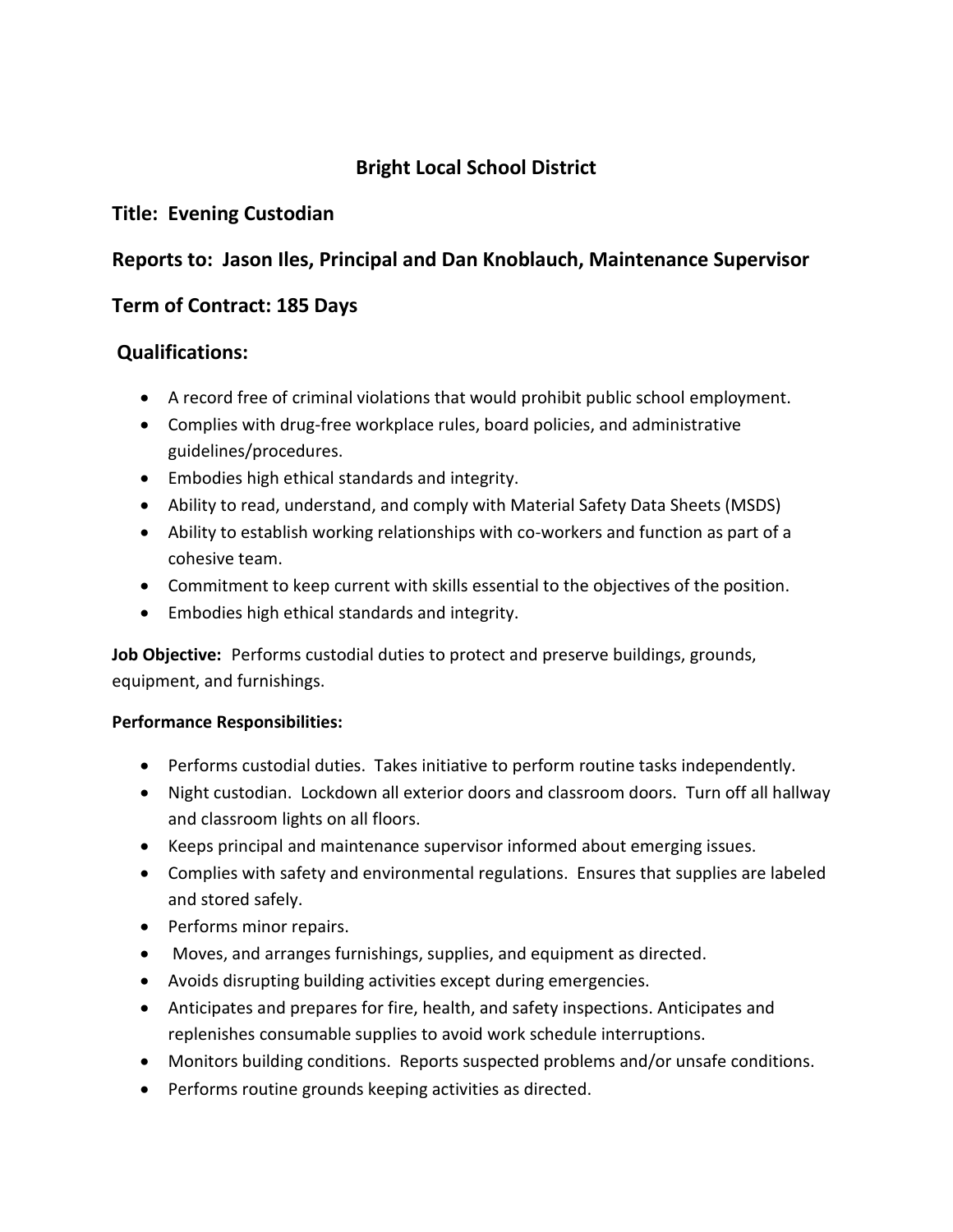- Provides for the regular and orderly removal of trash. Washes, strips and waxes floors. Sanitizes and re-supplies toilet rooms. Cleans furniture, water fountains, fixtures, walls, and windows.
- Helps with the receipt of deliveries. Inspects packages. Verifies quantities.
- Conducts an ongoing program of general maintenance, upkeep, and repair as assigned.
- Cooperates with the maintenance personnel, assisting when requested.
- Picks-up and delivers equipment, materials and other supplies as directed.
- Takes precautions to ensure safety.
- Checks daily schedule to find out if a school activity requires preparation or clean up.
- Helps uphold security procedures. Assists rental groups as directed. Directs visitors to the office.
- Reports inappropriate behavior, vandalism, graffiti, equipment malfunctions, and other concerns.
- Assists with snow removal operations as directed.
- Completes paperwork, reports, records and inventories accurately and in a timely manner.
- Takes appropriate action to protect district property. Responds to emergencies as needed.
- Advances district's professional image. Maintains open/effective communications.
- Uses problem-solving techniques to tactfully address and resolve questions/concerns.
- Maintains a professional appearance. Wears work attire appropriate for the position.
- Works with staff to manage or eliminate risk factors.
- Deals with unexpected situations. Follows approved safety procedures to clean up injuries involving chemicals, solvents, blood, body fluids, and/or body tissues.
- Documents all injuries that require treatment.
- Refers district policy interpretation inquires to administrators.
- Reports suspected child abuse and/or neglect to civil authorities as required by law.
- Maintains confidentiality of privileged information.
- Performs other specific job-related duties as directed.
- Demonstrates regular and predictable attendance and is punctual.
- Works efficiently with limited supervision. Prioritizes tasks to meet deadlines.
- Be willing to work extra hours to assist in covering extra-curricular after hours, shows, sports, etc.
- Prioritizes tasks to meet deadlines.
- Demonstrates professionalism and contributes to a positive work/learning environment.
- Reacts productively to interruptions and changing conditions.